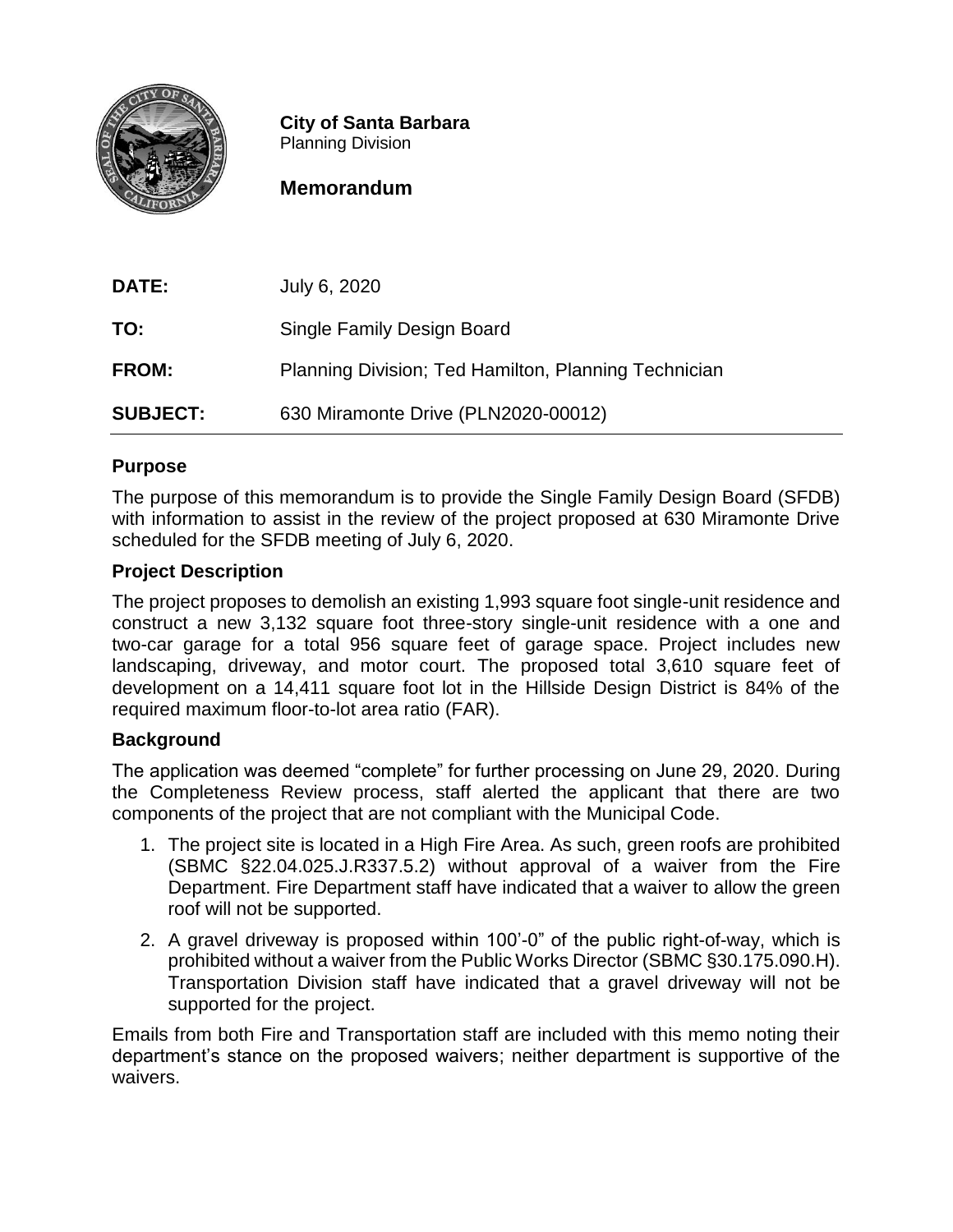630 Miramonte Drive Memorandum to SFDB July 6, 2020

The applicant proposes to pursue these waivers – and appeals, if necessary - during the building permit process. If the waivers are not approved, a redesign of the Tier 3 Storm Water Management Plan measures, driveway, and roof will be required, which will necessitate a Review After Final request.

#### **The Board may take the following actions:**

- 1. Grant Project Design Approval (PDA) to the project and make the below findings. Staff has specific concerns regarding Finding 5 of the Neighborhood Preservation Findings since the Fire Department will not support a green roof in a High Fire Hazard Area and Transportation staff will not support the proposed gravel driveway.
	- a. Please note, it is within the Board's purview to condition the project for the waivers to be approved prior to Final Approval.
- 2. Continue the project until a final decision is rendered on the waivers (either approval or denial).
- 3. Deny the project.

Staff recommends Option 2. This would be consistent with how Design Review approvals function in conjunction with other actions, such as Modifications. It would also prevent a Review After Final submittal, should the waivers be denied as Fire and Transportation staff have indicated.

#### **Standard of Review/Findings**

The standard for review for this project is Santa Barbara Municipal Code (SBMC) Sections 22.69.050.A (Neighborhood Preservation Findings) and 22.69.050.B (Hillside Design District and Sloped Lot Findings) listed below.

#### **22.69.050 Neighborhood Preservation and Hillside Design District.**

- A. NEIGHBORHOOD PRESERVATION FINDINGS. Prior to approval of any project, the Single Family Design Board shall make each of the following findings:
	- 1. Consistency and Appearance. The proposed development is consistent with the scenic character of the City and will enhance the appearance of the neighborhood.
	- 2. Compatibility. The proposed development is compatible with the neighborhood, and its size, bulk, and scale are appropriate to the site and neighborhood.
	- 3. Quality Architecture and Materials. The proposed buildings and structures are designed with quality architectural details. The proposed materials and colors maintain the natural appearance of the ridgeline or hillside.
	- 4. Trees. The proposed project does not include the removal of or significantly impact any designated Specimen Tree, Historic Tree or Landmark Tree. The proposed project, to the maximum extent feasible, preserves and protects healthy, non-invasive trees with a trunk diameter of four inches or more measured four feet above natural grade. If the project includes the removal of any healthy, non-invasive tree with a diameter of four inches or more measured four feet above natural grade, the project includes a plan to mitigate the impact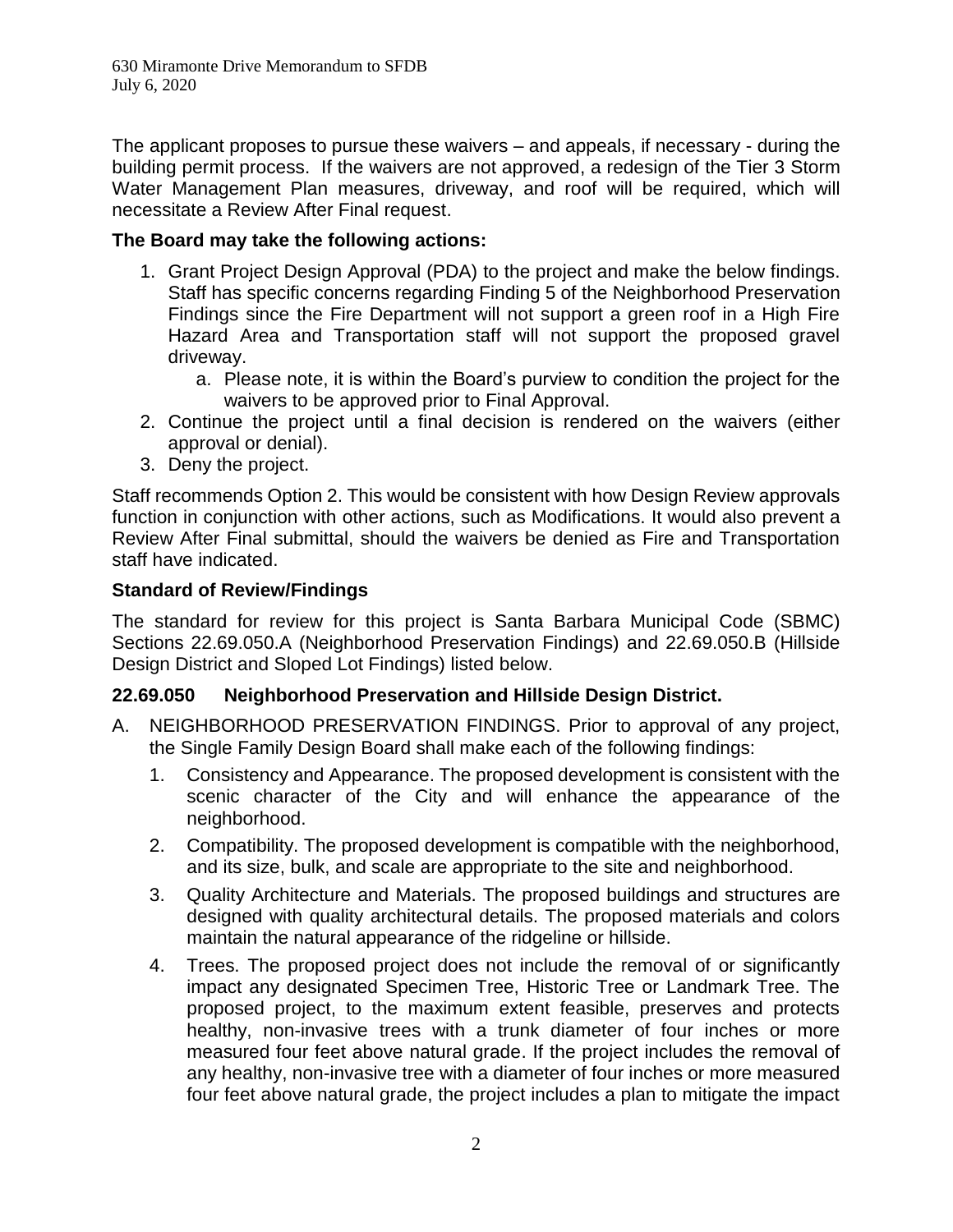of such removal by planting replacement trees in accordance with applicable tree replacement ratios.

- 5. Health, Safety, and Welfare. The public health, safety, and welfare are appropriately protected and preserved.
- 6. Good Neighbor Guidelines. The project generally complies with the Good Neighbor Guidelines regarding privacy, landscaping, noise and lighting.
- 7. Public Views. The development, including proposed structures and grading, preserves significant public scenic views of and from the hillside.
- B. HILLSIDE DESIGN DISTRICT AND SLOPED LOT FINDINGS. In addition to the findings specified in subsection A above, prior to approval of any project on a lot within the Hillside Design District described in Section 22.68.060 or on a lot or a building site that has an average slope of 15% or more (as calculated pursuant to Section 28.15.080 or 30.15.030 of this code), the Single Family Design Board shall make each of the following findings:
	- 1. Natural Topography Protection. The development, including the proposed structures and grading, is appropriate to the site, is designed to avoid visible scarring, and does not significantly modify the natural topography of the site or the natural appearance of any ridgeline or hillside.
	- 2. Building Scale. The development maintains a scale and form that blends with the hillside by minimizing the visual appearance of structures and the overall height of structures.

Attachments:

June 22, 2020 email from Kaitlin Mamulski, Associate Transportation Planner

June 22, 2020 email from Amber Anderson; Wildland Fire Specialist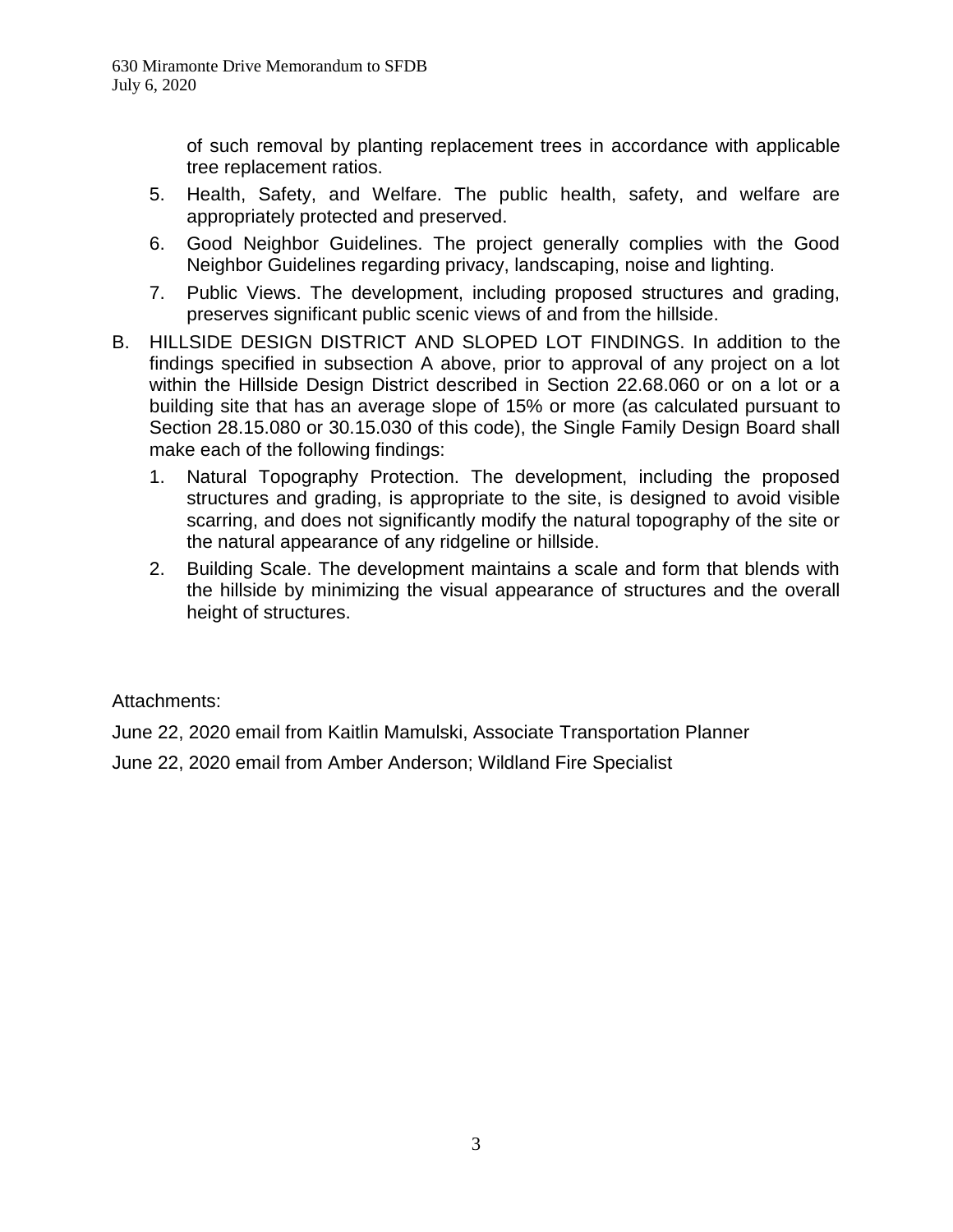#### **Stephanie Swanson**

**From:** Kaitlin Mamulski **Sent:** Monday, June 22, 2020 3:25 PM **To:** Stephanie Swanson; Amber Anderson **Subject:** RE: 630 Miramonte - waivers required

Hi Stephanie,

Transportation staff is not supportive of a Parking Design Waiver to allow a gravel driveway. The proposed driveway will need to be fully hard‐surfaced.

Best,

#### **Kaitlin Mamulski**

*Associate Transportation Planner* CITY OF SANTA BARBARA, Public Works (805) 564-5572 | kmamulski@SantaBarbaraCA.gov

**From:** Stephanie Swanson **Sent:** Monday, June 22, 2020 3:05 PM **To:** Kaitlin Mamulski <kmamulski@SantaBarbaraCA.gov>; Amber Anderson <aanderson@SantaBarbaraCA.gov> **Subject:** 630 Miramonte ‐ waivers required

Hello,

We have all reviewed the plans for 630 Miramonte and know that a waiver is required for the gravel driveway and for the green roof. I am writing a memo to the Single Family Design Board and would like to include emails from you both regarding the supportability of said waivers. Can you each please email me regarding the waivers?

Thank you, Stephanie Swanson Assistant Planner